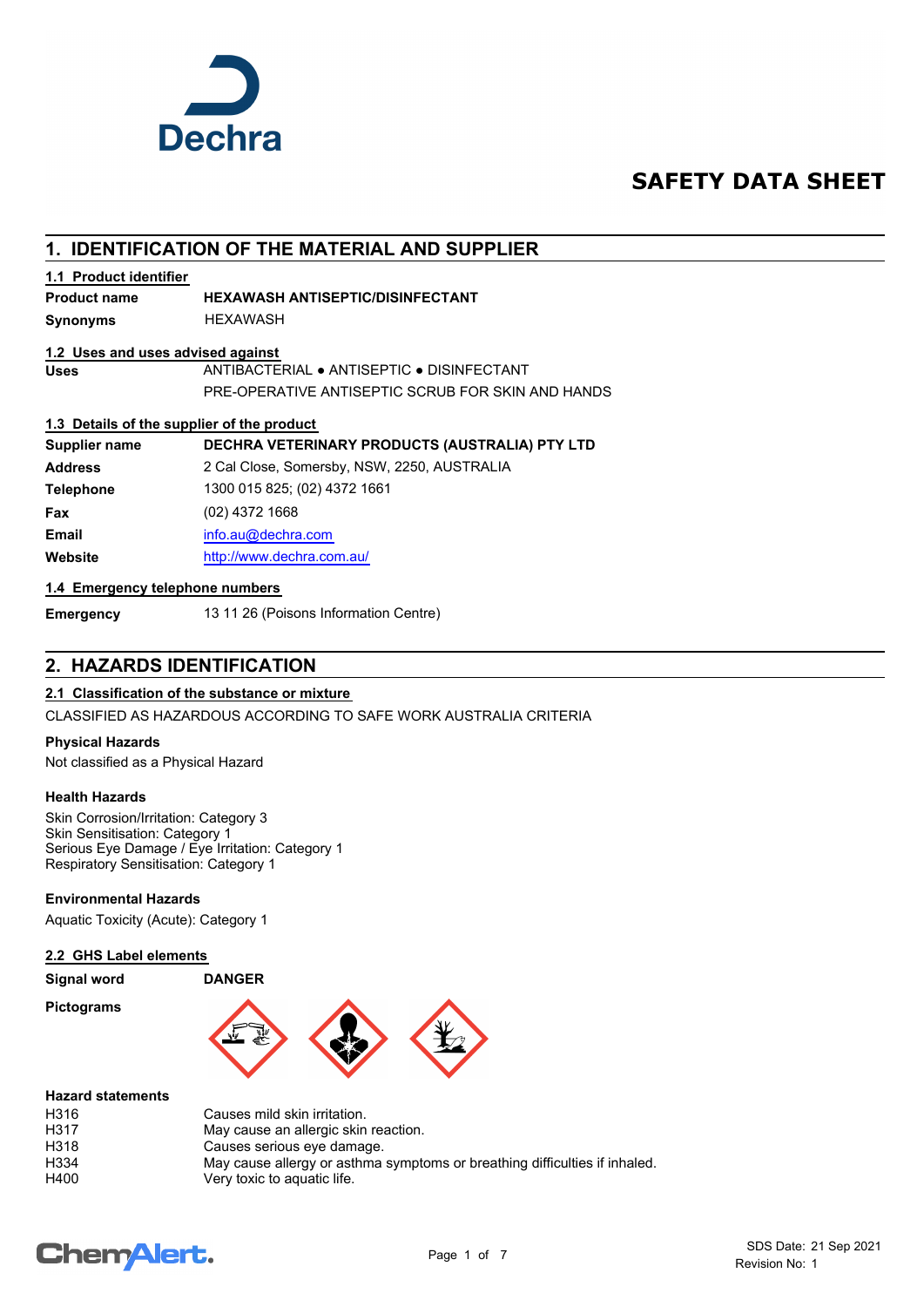| <b>Prevention statements</b> |                                                                                                                                                                                                                                                                                                  |
|------------------------------|--------------------------------------------------------------------------------------------------------------------------------------------------------------------------------------------------------------------------------------------------------------------------------------------------|
| P <sub>261</sub>             | Avoid breathing dust/fume/gas/mist/vapours/spray.                                                                                                                                                                                                                                                |
| P272                         | Contaminated work clothing should not be allowed out of the workplace.                                                                                                                                                                                                                           |
| P273                         | Avoid release to the environment.                                                                                                                                                                                                                                                                |
| P280                         | Wear protective gloves/protective clothing/eye protection/face protection/hearing protection.                                                                                                                                                                                                    |
| P284                         | Wear respiratory protection.                                                                                                                                                                                                                                                                     |
| <b>Response statements</b>   |                                                                                                                                                                                                                                                                                                  |
| P302 + P352                  | IF ON SKIN: Wash with plenty of water.                                                                                                                                                                                                                                                           |
| <b>DOOL</b> DOID             | $\mathbf{r}$ and $\mathbf{r}$ and $\mathbf{r}$ and $\mathbf{r}$ and $\mathbf{r}$ and $\mathbf{r}$ and $\mathbf{r}$ and $\mathbf{r}$ and $\mathbf{r}$ and $\mathbf{r}$ and $\mathbf{r}$ and $\mathbf{r}$ and $\mathbf{r}$ and $\mathbf{r}$ and $\mathbf{r}$ and $\mathbf{r}$ and $\mathbf{r}$ and |

| <b>LOUL T LOUL</b>   | IF ON SKIN. WASH WILL DIGHTY OF WALGE.                                                                     |
|----------------------|------------------------------------------------------------------------------------------------------------|
| $P304 + P340$        | IF INHALED: Remove person to fresh air and keep comfortable for breathing.                                 |
| $P305 + P351 + P338$ | IF IN EYES: Rinse cautiously with water for several minutes. Remove contact lenses, if present and easy to |
|                      | do. Continue rinsing.                                                                                      |
| P310                 | Immediately call a POISON CENTRE or doctor/physician.                                                      |
| P321                 | Specific treatment is advised - see first aid instructions.                                                |
| P332 + P337 + P313   | If skin or eye irritation occurs: Get medical advice/ attention.                                           |
| $P362 + P364$        | Take off contaminated clothing and wash it before reuse.                                                   |
| P391                 | Collect spillage.                                                                                          |
|                      |                                                                                                            |

#### **Storage statements**

None allocated.

#### **Disposal statements**

P501 Dispose of contents/container in accordance with relevant regulations.

#### **2.3 Other hazards**

No information provided.

## **3. COMPOSITION/ INFORMATION ON INGREDIENTS**

#### **3.1 Substances / Mixtures**

| Ingredient                | <b>CAS Number</b> | <b>EC Number</b> | <b>Content</b> |
|---------------------------|-------------------|------------------|----------------|
| CHLORHEXIDINE DIGLUCONATE | 18472-51-0        | 242-354-0        | 4%             |
| ISOPROPYL ALCOHOL         | 67-63-0           | 200-661-7        | 1 to $3\%$     |
| NON HAZARDOUS INGREDIENTS | Not Available     | Not Available    | Remainder      |

## **4. FIRST AID MEASURES**

#### **4.1 Description of first aid measures**

| Eye                         | If in eyes, hold eyelids apart and flush continuously with running water. Continue flushing until advised to<br>stop by a Poisons Information Centre, a doctor, or for at least 15 minutes.                 |  |
|-----------------------------|-------------------------------------------------------------------------------------------------------------------------------------------------------------------------------------------------------------|--|
| <b>Inhalation</b>           | If inhaled, remove from contaminated area. Apply artificial respiration if not breathing.                                                                                                                   |  |
| <b>Skin</b>                 | If skin or hair contact occurs, remove contaminated clothing and flush skin and hair with running water.<br>Continue flushing with water until advised to stop by a Poisons Information Centre or a doctor. |  |
| Ingestion                   | For advice, contact a Poisons Information Centre on 13 11 26 (Australia Wide) or a doctor (at once). If<br>swallowed, do not induce vomiting.                                                               |  |
| <b>First aid facilities</b> | Eye wash facilities should be available.                                                                                                                                                                    |  |

#### **4.2 Most important symptoms and effects, both acute and delayed**

See Section 11 for more detailed information on health effects and symptoms.

#### **4.3 Immediate medical attention and special treatment needed**

Treat symptomatically.

## **5. FIRE FIGHTING MEASURES**

#### **5.1 Extinguishing media**

Use an extinguishing agent suitable for the surrounding fire.

#### **5.2 Special hazards arising from the substance or mixture**

Non flammable. May evolve toxic gases (carbon oxides, hydrogen chloride, chlorides, phosgene, hydrocarbons) when heated to decomposition.

# **ChemAlert.**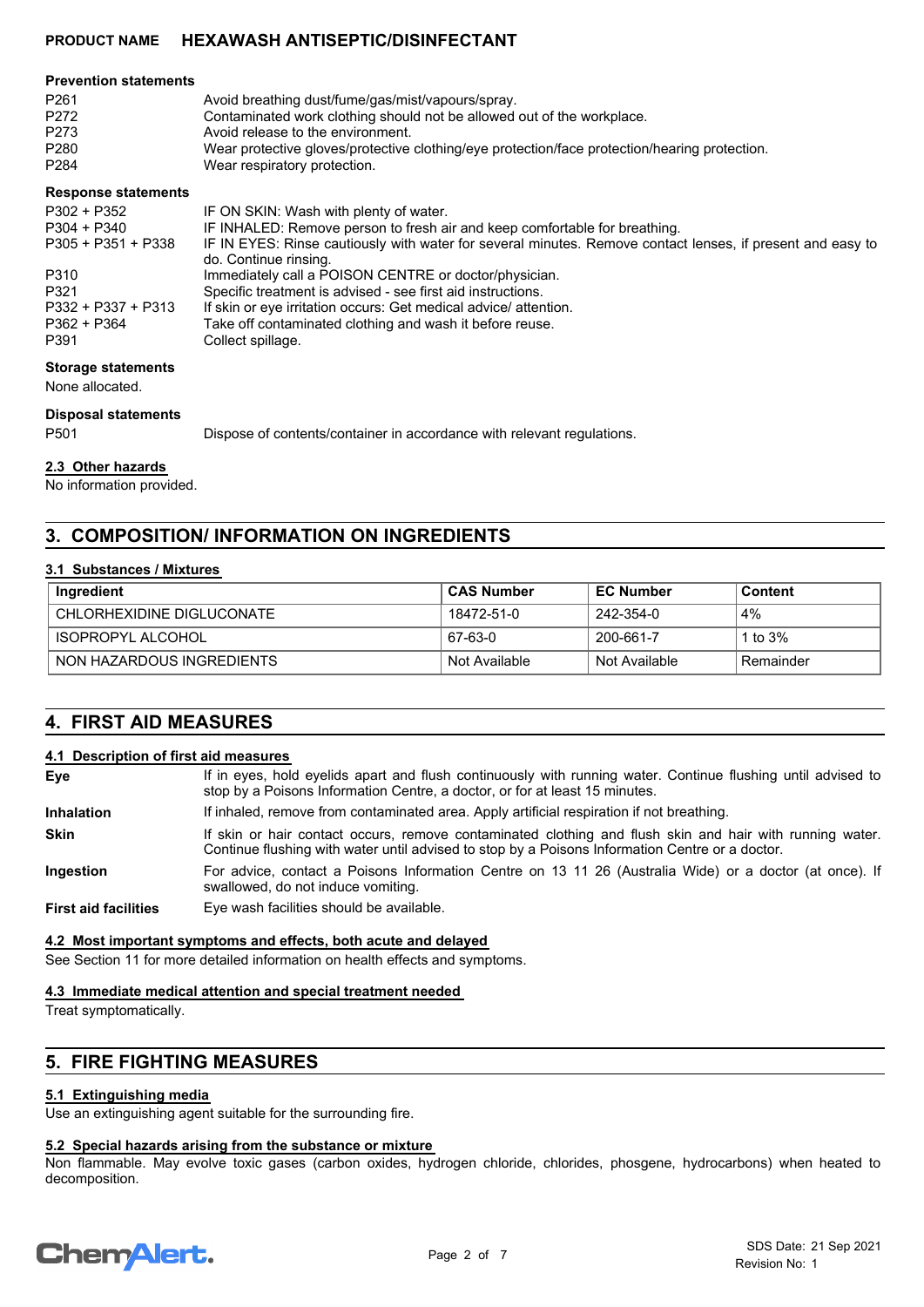#### **5.3 Advice for firefighters**

Treat as per requirements for surrounding fires. Evacuate area and contact emergency services. Remain upwind and notify those downwind of hazard. Wear full protective equipment including Self Contained Breathing Apparatus (SCBA) when combating fire. Use waterfog to cool intact containers and nearby storage areas.

#### **5.4 Hazchem code**

#### $•37$

- ●3 Alcohol Resistant Foam is the preferred firefighting medium but, if it is not available, normal foam can be used.
- Z Wear full fire kit and breathing apparatus. Contain spill and run-off.

## **6. ACCIDENTAL RELEASE MEASURES**

#### **6.1 Personal precautions, protective equipment and emergency procedures**

Wear Personal Protective Equipment (PPE) as detailed in section 8 of the SDS.

#### **6.2 Environmental precautions**

Prevent product from entering drains and waterways.

#### **6.3 Methods of cleaning up**

If spilt/ containers damaged, contain spillage, then collect and place in suitable containers for disposal.

#### **6.4 Reference to other sections**

See Sections 8 and 13 for exposure controls and disposal.

## **7. HANDLING AND STORAGE**

#### **7.1 Precautions for safe handling**

Before use carefully read the product label. Use of safe work practices are recommended to avoid eye or skin contact and inhalation. Observe good personal hygiene, including washing hands before eating. Prohibit eating, drinking and smoking in contaminated areas.

#### **7.2 Conditions for safe storage, including any incompatibilities**

Store in a cool, dry, well ventilated area, removed from incompatible substances and foodstuffs. Ensure containers are adequately labelled, protected from physical damage and sealed when not in use. Store below 30°C.

#### **7.3 Specific end uses**

No information provided.

## **8. EXPOSURE CONTROLS / PERSONAL PROTECTION**

#### **8.1 Control parameters**

#### **Exposure standards**

| Ingredient        | Reference      | <b>TWA</b> |                   | <b>STEL</b> |                   |
|-------------------|----------------|------------|-------------------|-------------|-------------------|
|                   |                | ppm        | mq/m <sup>3</sup> | ppm         | mq/m <sup>3</sup> |
| isopropyl alcohol | SWA [AUS]      | 400        | 983               | 500         | 1230              |
| Isopropyl alcohol | SWA [Proposed] | 200        | 491               | 400         | 984               |

#### **Biological limits**

| Ingredient               | <b>Determinant</b> | <b>Sampling Time</b>               | <b>BEI</b>        |
|--------------------------|--------------------|------------------------------------|-------------------|
| <b>ISOPROPYL ALCOHOL</b> | Acetone in urine   | End of shift at<br>end of workweek | $40 \text{ mg/L}$ |

Reference: ACGIH Biological Exposure Indices

#### **8.2 Exposure controls**

Avoid inhalation. Use in well ventilated areas. Where an inhalation risk exists, mechanical extraction ventilation is recommended. **Engineering controls**

# **ChemAlert.**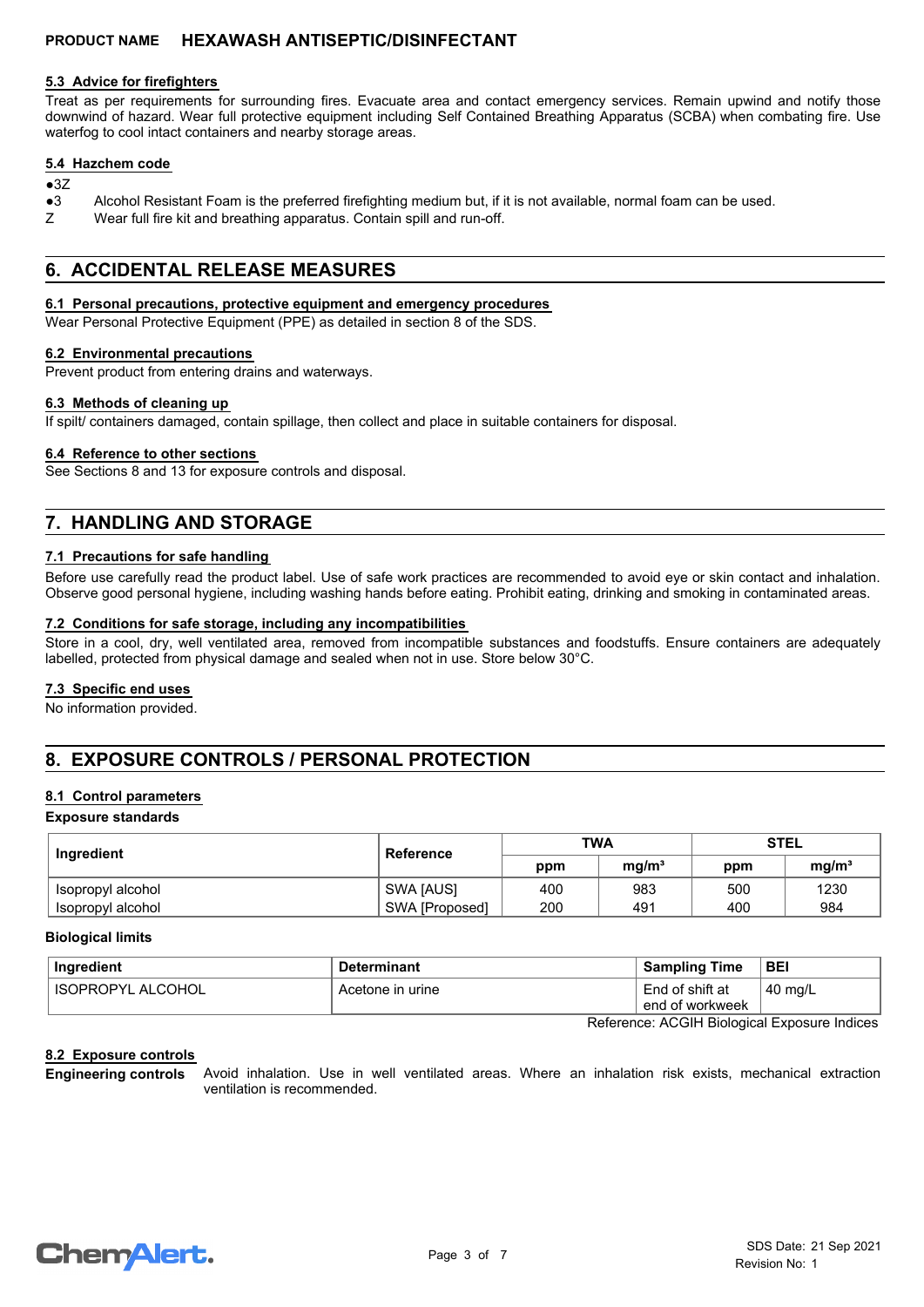#### **PPE**

**Eye / Face** Wear splash-proof goggles. **Hands** When using large quantities or where heavy contamination is likely, wear PVC or rubber gloves. **Body** When using large quantities or where heavy contamination is likely, wear coveralls. **Respiratory** Not required under normal conditions of use.



## **9. PHYSICAL AND CHEMICAL PROPERTIES**

#### **9.1 Information on basic physical and chemical properties**

| Appearance                       | <b>CLEAR RED LIQUID</b> |
|----------------------------------|-------------------------|
| Odour                            | SLIGHT ALCOHOL ODOUR    |
| <b>Flammability</b>              | <b>NON FLAMMABLE</b>    |
| <b>Flash point</b>               | <b>NOT RELEVANT</b>     |
| <b>Boiling point</b>             | <b>NOT AVAILABLE</b>    |
| <b>Melting point</b>             | <b>NOT AVAILABLE</b>    |
| <b>Evaporation rate</b>          | <b>NOT AVAILABLE</b>    |
| рH                               | $5$ to $6$              |
| <b>Vapour density</b>            | <b>NOT AVAILABLE</b>    |
| <b>Relative density</b>          | 1.04                    |
| Solubility (water)               | <b>SOLUBLE</b>          |
| Vapour pressure                  | <b>NOT AVAILABLE</b>    |
| <b>Upper explosion limit</b>     | <b>NOT RELEVANT</b>     |
| Lower explosion limit            | <b>NOT RELEVANT</b>     |
| <b>Partition coefficient</b>     | <b>NOT AVAILABLE</b>    |
| <b>Autoignition temperature</b>  | <b>NOT AVAILABLE</b>    |
| <b>Decomposition temperature</b> | <b>NOT AVAILABLE</b>    |
| Viscosity                        | <b>NOT AVAILABLE</b>    |
| <b>Explosive properties</b>      | <b>NOT AVAILABLE</b>    |
| <b>Oxidising properties</b>      | <b>NOT AVAILABLE</b>    |
| <b>Odour threshold</b>           | <b>NOT AVAILABLE</b>    |
|                                  |                         |

## **10. STABILITY AND REACTIVITY**

#### **10.1 Reactivity**

Carefully review all information provided in sections 10.2 to 10.6.

#### **10.2 Chemical stability**

Stable under recommended conditions of storage.

#### **10.3 Possibility of hazardous reactions**

Polymerization will not occur.

#### **10.4 Conditions to avoid**

Avoid heat, sparks, open flames and other ignition sources.

#### **10.5 Incompatible materials**

Incompatible with oxidising agents (e.g. hypochlorites) and acids (e.g. nitric acid).

#### **10.6 Hazardous decomposition products**

May evolve toxic gases (carbon oxides, hydrogen chloride, chlorides, phosgene, hydrocarbons) when heated to decomposition.

## **11. TOXICOLOGICAL INFORMATION**

#### **11.1 Information on toxicological effects**

**Acute toxicity** Based on available data, the classification criteria are not met.

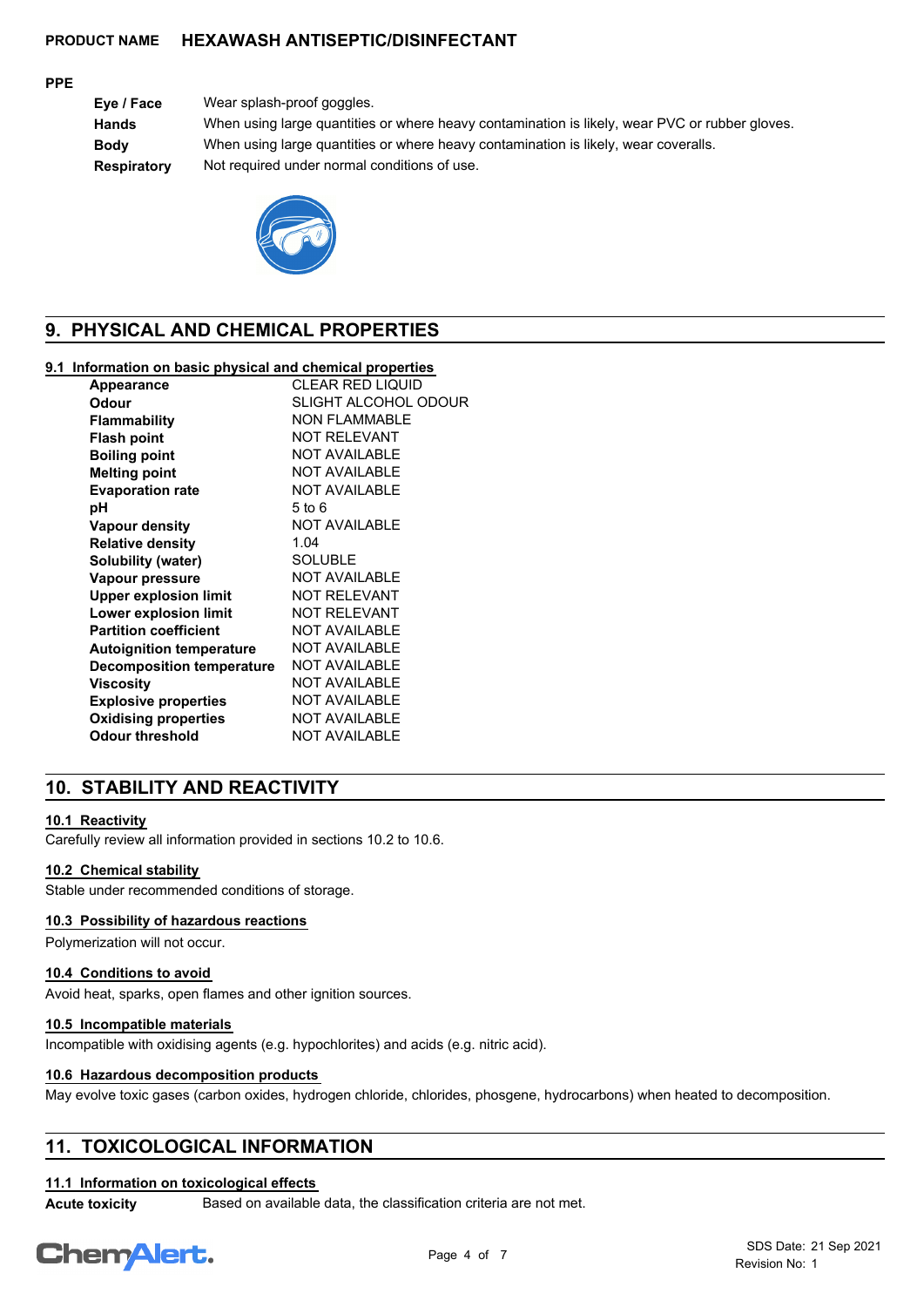#### **Information available for the ingredients:**

| Ingredient                         |                                                                                                                                                                                                                                | Oral LD50                                                            | Dermal LD50                   | <b>Inhalation LC50</b>    |
|------------------------------------|--------------------------------------------------------------------------------------------------------------------------------------------------------------------------------------------------------------------------------|----------------------------------------------------------------------|-------------------------------|---------------------------|
| CHLORHEXIDINE DIGLUCONATE          |                                                                                                                                                                                                                                | 1260 mg/kg (mouse)                                                   | $>$ 5000 mg/kg (rabbit)       | --                        |
| <b>ISOPROPYL ALCOHOL</b>           |                                                                                                                                                                                                                                | > 2000 mg/kg (rat)<br>(AICIS)                                        | > 2000 mg/kg (rat)<br>(AICIS) | $>$ 20 mg/L (rat) (AICIS) |
| <b>Skin</b>                        |                                                                                                                                                                                                                                | Contact may result in mild irritation, redness, rash and dermatitis. |                               |                           |
| Eye                                |                                                                                                                                                                                                                                | Contact may result in irritation, lacrimation, pain and redness.     |                               |                           |
| <b>Sensitisation</b>               | Whilst there is limited data or a lack of strong evidence to support skin or respiratory sensitisation in animals,<br>chlorhexidine has been reported to cause contact dermatitis and respiratory distress syndrome in humans. |                                                                      |                               |                           |
| <b>Mutagenicity</b>                | Not classified as a mutagen.                                                                                                                                                                                                   |                                                                      |                               |                           |
| Carcinogenicity                    | Not classified as a carcinogen.                                                                                                                                                                                                |                                                                      |                               |                           |
| <b>Reproductive</b>                | Not classified as a reproductive toxin.                                                                                                                                                                                        |                                                                      |                               |                           |
| STOT - single<br>exposure          | Over exposure may result in respiratory irritation, headache, dizziness and nausea.                                                                                                                                            |                                                                      |                               |                           |
| <b>STOT</b> - repeated<br>exposure | Not classified as causing organ damage from repeated exposure.                                                                                                                                                                 |                                                                      |                               |                           |
| <b>Aspiration</b>                  | Not classified as causing aspiration.                                                                                                                                                                                          |                                                                      |                               |                           |

## **12. ECOLOGICAL INFORMATION**

#### **12.1 Toxicity**

Very toxic to aquatic life.

#### **12.2 Persistence and degradability**

No information provided.

#### **12.3 Bioaccumulative potential**

No information provided.

#### **12.4 Mobility in soil**

No information provided.

#### **12.5 Other adverse effects**

No information provided.

## **13. DISPOSAL CONSIDERATIONS**

#### **13.1 Waste treatment methods**

For small amounts, absorb with sand, vermiculite or similar and dispose of to an approved landfill site. Contact the manufacturer/supplier for additional information if disposing of large quantities (if required). **Waste disposal**

**Legislation** Dispose of in accordance with relevant local legislation.

## **14. TRANSPORT INFORMATION**

## **CLASSIFIED AS A DANGEROUS GOOD BY THE CRITERIA OF THE ADG CODE**



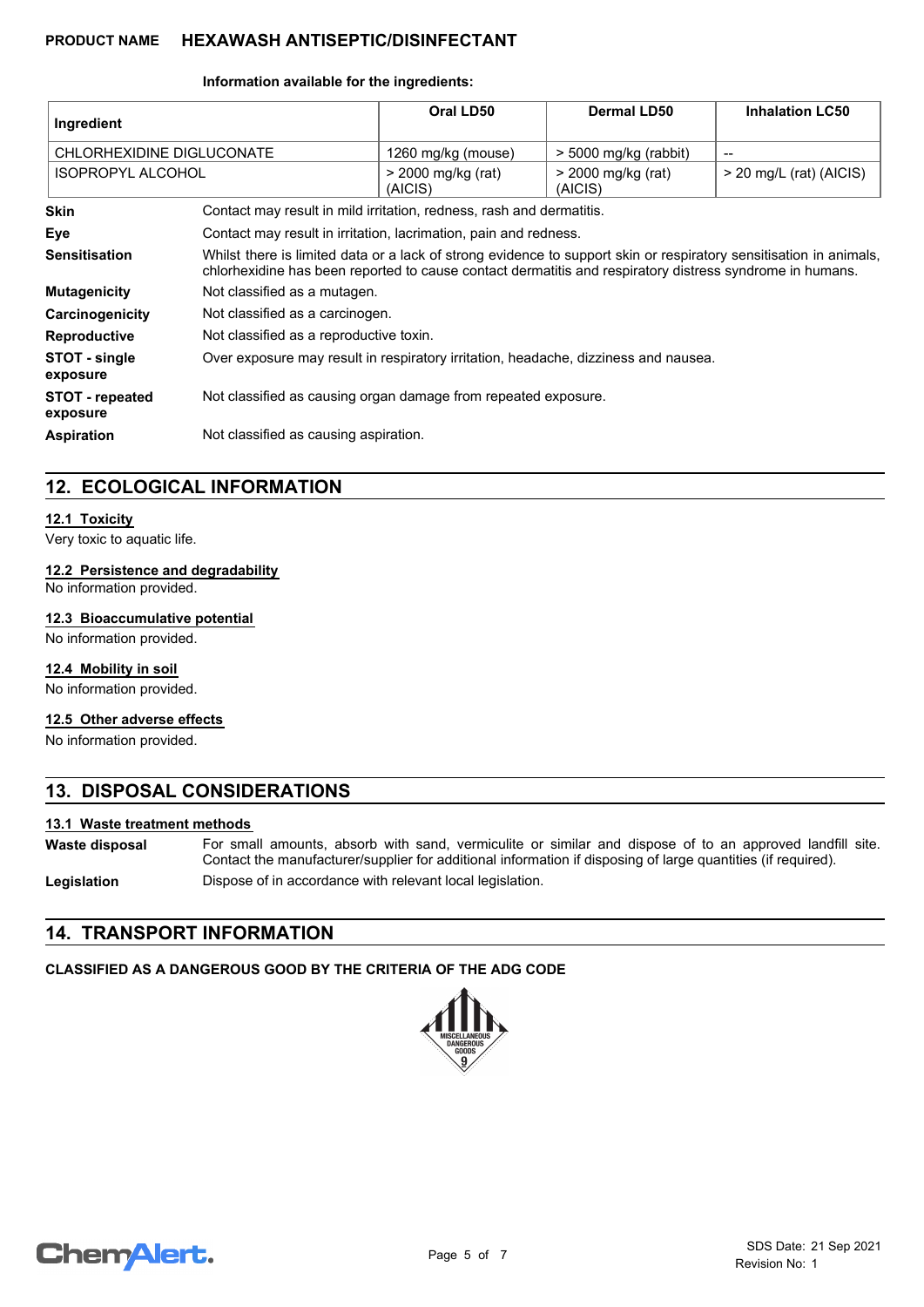|                                     | <b>LAND TRANSPORT (ADG)</b>                                                                            | <b>SEA TRANSPORT (IMDG / IMO)</b>                                                                      | AIR TRANSPORT (IATA / ICAO)                                                                            |
|-------------------------------------|--------------------------------------------------------------------------------------------------------|--------------------------------------------------------------------------------------------------------|--------------------------------------------------------------------------------------------------------|
| 14.1 UN Number                      | 3082                                                                                                   | 3082                                                                                                   | 3082                                                                                                   |
| 14.2 Proper<br><b>Shipping Name</b> | <b>ENVIRONMENTALLY</b><br>HAZARDOUS SUBSTANCE,<br>LIQUID, N.O.S. (contains<br>chlorhexidine gluconate) | ENVIRONMENTALLY<br><b>HAZARDOUS SUBSTANCE,</b><br>LIQUID, N.O.S. (contains<br>chlorhexidine gluconate) | ENVIRONMENTALLY<br><b>HAZARDOUS SUBSTANCE,</b><br>LIQUID, N.O.S. (contains<br>chlorhexidine gluconate) |
| 14.3 Transport<br>hazard class      | 9                                                                                                      | 9                                                                                                      | 9                                                                                                      |
| 14.4 Packing Group                  | Ш                                                                                                      | Ш                                                                                                      | Ш                                                                                                      |

#### **14.5 Environmental hazards**

Marine Pollutant.

#### **14.6 Special precautions for user**

| <b>Hazchem code</b>      | $\bullet$ 3Z                                                                                                                                                                                                                                                                    |
|--------------------------|---------------------------------------------------------------------------------------------------------------------------------------------------------------------------------------------------------------------------------------------------------------------------------|
| <b>GTEPG</b>             | 9C1                                                                                                                                                                                                                                                                             |
| <b>EmS</b>               | $F-A. S-F$                                                                                                                                                                                                                                                                      |
| <b>Other information</b> | The environmentally hazardous substance mark is not required when transported in packages of less<br>than 5 kg/L (UN Model Regulations: Special Provision 375; IATA: Special Provision A197; IMDG:<br>Special Provision 969) or less than 500 kg/L by Australian Road and Rail. |

### **15. REGULATORY INFORMATION**

|                           | 15.1 Safety, health and environmental regulations/legislation specific for the substance or mixture                                             |  |
|---------------------------|-------------------------------------------------------------------------------------------------------------------------------------------------|--|
| Poison schedule           | Classified as a Schedule 5 (S5) Standard for the Uniform Scheduling of Medicines and Poisons (SUSMP).                                           |  |
| <b>Classifications</b>    | Safe Work Australia criteria is based on the Globally Harmonised System (GHS) of Classification and<br>Labelling of Chemicals (GHS Revision 7). |  |
| <b>Inventory listings</b> | <b>AUSTRALIA: AIIC (Australian Inventory of Industrial Chemicals)</b><br>All components are listed on AIIC, or are exempt.                      |  |

## **16. OTHER INFORMATION**

RESPIRATORS: In general the use of respirators should be limited and engineering controls employed to avoid exposure. If respiratory equipment must be worn ensure correct respirator selection and training is undertaken. Remember that some respirators may be extremely uncomfortable when used for long periods. The use of air powered or air supplied respirators should be considered where prolonged or repeated use is necessary. **Additional information**

PERSONAL PROTECTIVE EQUIPMENT GUIDELINES:

The recommendation for protective equipment contained within this report is provided as a guide only. Factors such as form of product, method of application, working environment, quantity used, product concentration and the availability of engineering controls should be considered before final selection of personal protective equipment is made.

#### HEALTH EFFECTS FROM EXPOSURE:

It should be noted that the effects from exposure to this product will depend on several factors including: form of product; frequency and duration of use; quantity used; effectiveness of control measures; protective equipment used and method of application. Given that it is impractical to prepare a report which would encompass all possible scenarios, it is anticipated that users will assess the risks and apply control methods where appropriate.